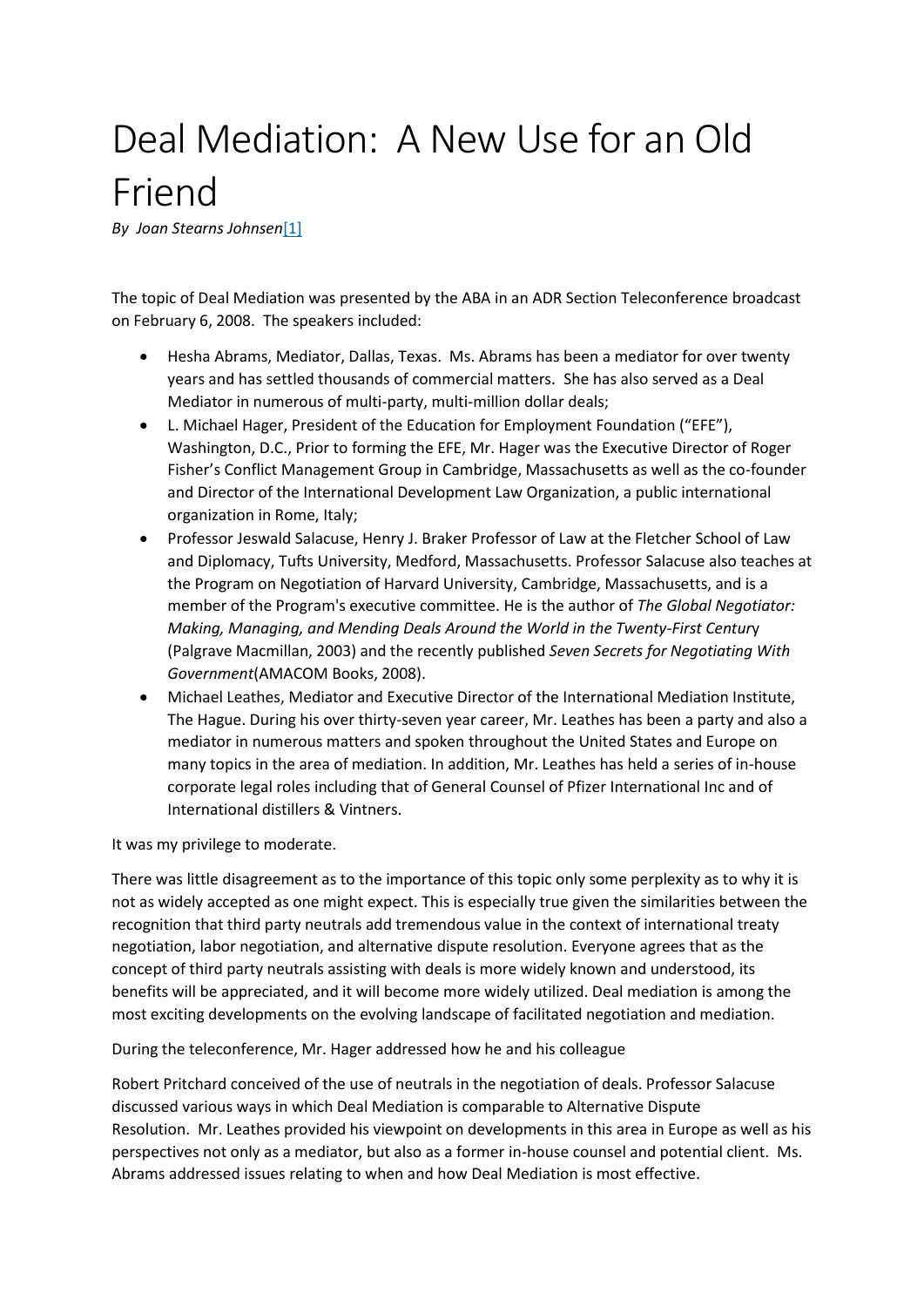There was extensive discussion about how well the presence of a third party neutral works, ideas on promoting the wider acceptance of third party neutrals in Deal Negotiation, and likely future trends. The panelists shared their perspectives during the webcast. There was a shared consensus that the deal mediator is "counsel to the deal" not to any of the parties, and as such plays a unique role. Additionally, unlike in settlements, when negotiating a deal, closing may be just the beginning of the relationship; consequently, deal mediators are often invited by the parties to remain involved on a retainer post-closing to facilitate implementation, anticipate tensions and serve as a source of continuity even after the investment bankers and other party negotiators have moved on.

## What Is It?

Deal Mediation is a new application of an existing process. All mediation is facilitated negotiation. Deal Mediation is the facilitated negotiation, by use of a neutral third party, of business transactions where there exists no dispute to resolve.

Skilled mediators use various techniques to resolve conflict in various contexts. In addition to the widespread acceptance of Mediators in ADR, we, also, readily accept third party neutrals acting as Ombudsmen resolving workplace issues; Diplomats brokering treaties; and Labor Mediators hammering out contracts. The next frontier is transactions. Deal Mediation is the recognition of the value added by third party neutrals in negotiating and closing complex, multiparty, multicultural transactions often including those in mergers and acquisitions. As they do everywhere, third party neutrals help to facilitate the negotiation and provide a more certain path of success.

Third party neutrals or Deal Mediators can make the difference between success and failure in the negotiation of business transactions. In most transactions, Clients expend substantial resources in identifying an attractive opportunity. They engage in costly and time consuming due diligence. They hire teams of lawyers and investment bankers. They forego other attractive opportunities. Nevertheless a large percentage of deals collapse at various stages of the negotiation. Most parties to the negotiation never know why. Most often the reason a negotiation collapses is unrelated to the merits of the underlying deal. It is frequently due to an impasse in the negotiation. Skilled third party neutrals identify and break through impasse associated with closing these transactions.

## Comparison of Litigation Mediation and Deal Mediation

It is now largely accepted that mediators add value in negotiating litigation settlements. Neutrals can help parties to more objectively view their negotiating position. They manage the interpersonal dynamics, and facilitate the negotiation itself. They keep everyone on track towards their objectives. The presence of a skilled neutral in the negotiation can make the difference between success and failure. It may be difficult to realize the resistance that once existed to this now obvious conclusion.

The same factors that could cause a dispute settlement to fall apart are identical to those that can cause a business transaction to fail. Third party neutrals employ a variety of interest based negotiation techniques to avoid impasse in a settlement negotiation. Third Party Neutrals also use the same techniques and philosophies to avoid impasse and to close the deal or transaction.

In any negotiation, impasse ostensibly arises when parties fail to reach agreement on terms. But often the failure to identify mutually acceptable terms is due to ancillary factors such as miscommunication, misunderstanding, and mistrust. Parties fail to understand their own interests and that of the other side. They overlook opportunities for mutual gain. Emotions trump reason. Skilled neutrals navigate these barriers to agreement in business transactions as well as in litigation settlements.